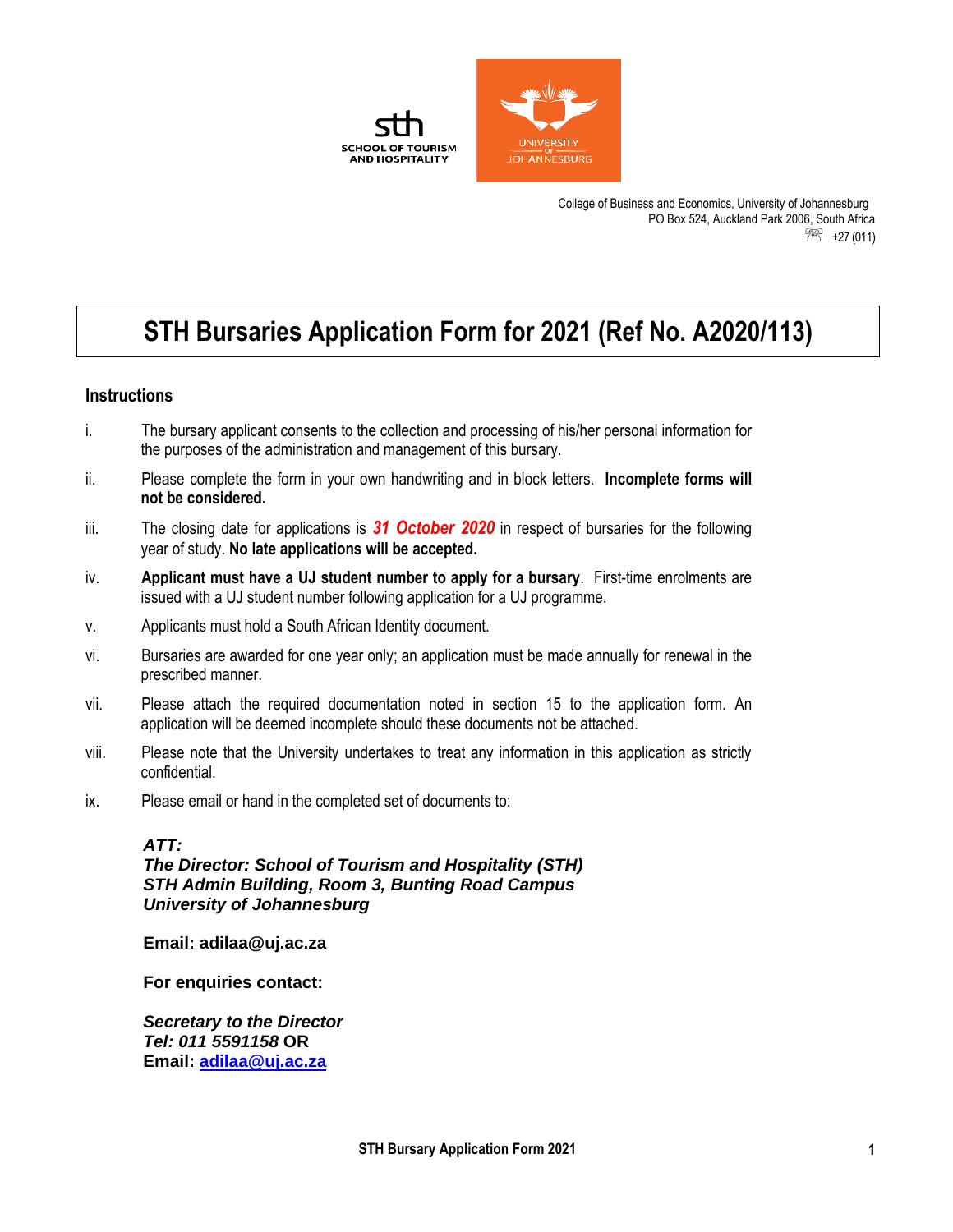## **1. Personal Detail**

|    | UJ Student number                                                                                        |        |         |         |           |          |         |
|----|----------------------------------------------------------------------------------------------------------|--------|---------|---------|-----------|----------|---------|
|    | Title (Mr/Mrs/Miss):                                                                                     |        |         |         |           |          |         |
|    | Full name(s):                                                                                            |        |         |         |           |          |         |
|    | Surname:                                                                                                 |        |         |         |           |          |         |
|    | Date of birth:                                                                                           |        |         |         |           |          |         |
|    | Nationality:                                                                                             |        |         |         |           |          |         |
|    | Identity number:                                                                                         |        |         |         |           |          |         |
|    | Marital status:                                                                                          | Single | Engaged | Married | Separated | Divorced | Widowed |
| 2. | <b>Contact Detail</b>                                                                                    |        |         |         |           |          |         |
|    | Home address:                                                                                            |        |         |         |           |          |         |
|    |                                                                                                          |        |         |         |           |          |         |
|    | Postal code:                                                                                             |        |         |         |           |          |         |
|    |                                                                                                          |        |         |         |           |          |         |
|    | Postal address:                                                                                          |        |         |         |           |          |         |
|    |                                                                                                          |        |         |         |           |          |         |
|    |                                                                                                          |        |         |         |           |          |         |
|    | Postal code:                                                                                             |        |         |         |           |          |         |
|    |                                                                                                          |        |         |         |           |          |         |
|    | Contact number:                                                                                          |        |         |         |           |          |         |
|    | Email Address:                                                                                           |        |         |         |           |          |         |
| 3. | State the qualification and level that you will be enrolled for in 2018 (e.g. Hospitality Management II) |        |         |         |           |          |         |
|    |                                                                                                          |        |         |         |           |          |         |
| 4. | If you are a holder of any bursary holder, please state the name and value of the bursary                |        |         |         |           |          |         |
|    |                                                                                                          |        |         |         |           |          |         |

**5. Specify any other bursaries that you have applied for (e.g. National Student Financial Aid Scheme [NSFAS], Protea Group Bursary etc.)**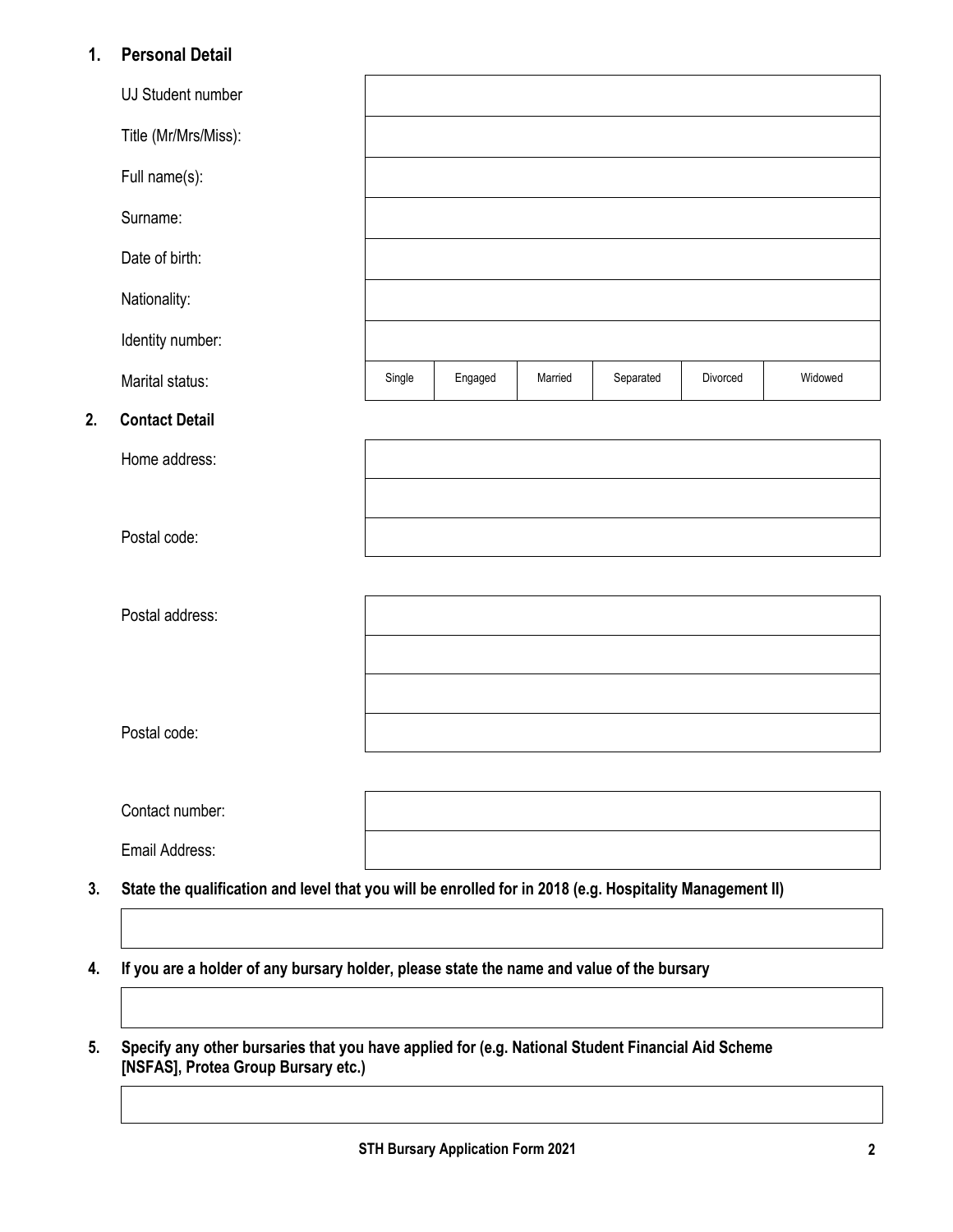## **6. Please mark the bursary category / categories that you are applying for:**

## **Butch Kerzner Memorial Trust Bursary**

This prestigious full bursary category supports senior (second year and upward) STH students enrolled for either tourism management or hospitality management who have demonstrated their academic potential by passing all subjects enrolled for in the preceding academic year. This bursary category covers tuition fees; the cost of prescribed learning materials (e.g. books, prescribed short courses, equipment and uniforms). The monetary value of this bursary category varies according to the cost of the respective expenses and is estimated at maximum R20 000. The trustees will consider continuing the bursary into the next study year based on academic progress.

## **7. Language Proficiency**

| Language(s): | Speak                   | Read                    | Write                   |
|--------------|-------------------------|-------------------------|-------------------------|
|              | Fluent / Average / Poor | Fluent / Average / Poor | Fluent / Average / Poor |
|              | Fluent / Average / Poor | Fluent / Average / Poor | Fluent / Average / Poor |
|              | Fluent / Average / Poor | Fluent / Average / Poor | Fluent / Average / Poor |

#### **8. Next of Kin**

|    | Name:                             |  |
|----|-----------------------------------|--|
|    | Relationship:                     |  |
|    | Contact number:                   |  |
| 9. | <b>Secondary School Education</b> |  |
|    | Name of school:                   |  |
|    | Contact person:                   |  |
|    | Contact number:                   |  |

School subjects and symbols achieved in your last Grade 12 exam

| i.    |  |  |
|-------|--|--|
| ii.   |  |  |
| iii.  |  |  |
| iv.   |  |  |
| V.    |  |  |
| vi.   |  |  |
| vii.  |  |  |
| viii. |  |  |

**(Copy of the Matric Certificate to be attached)**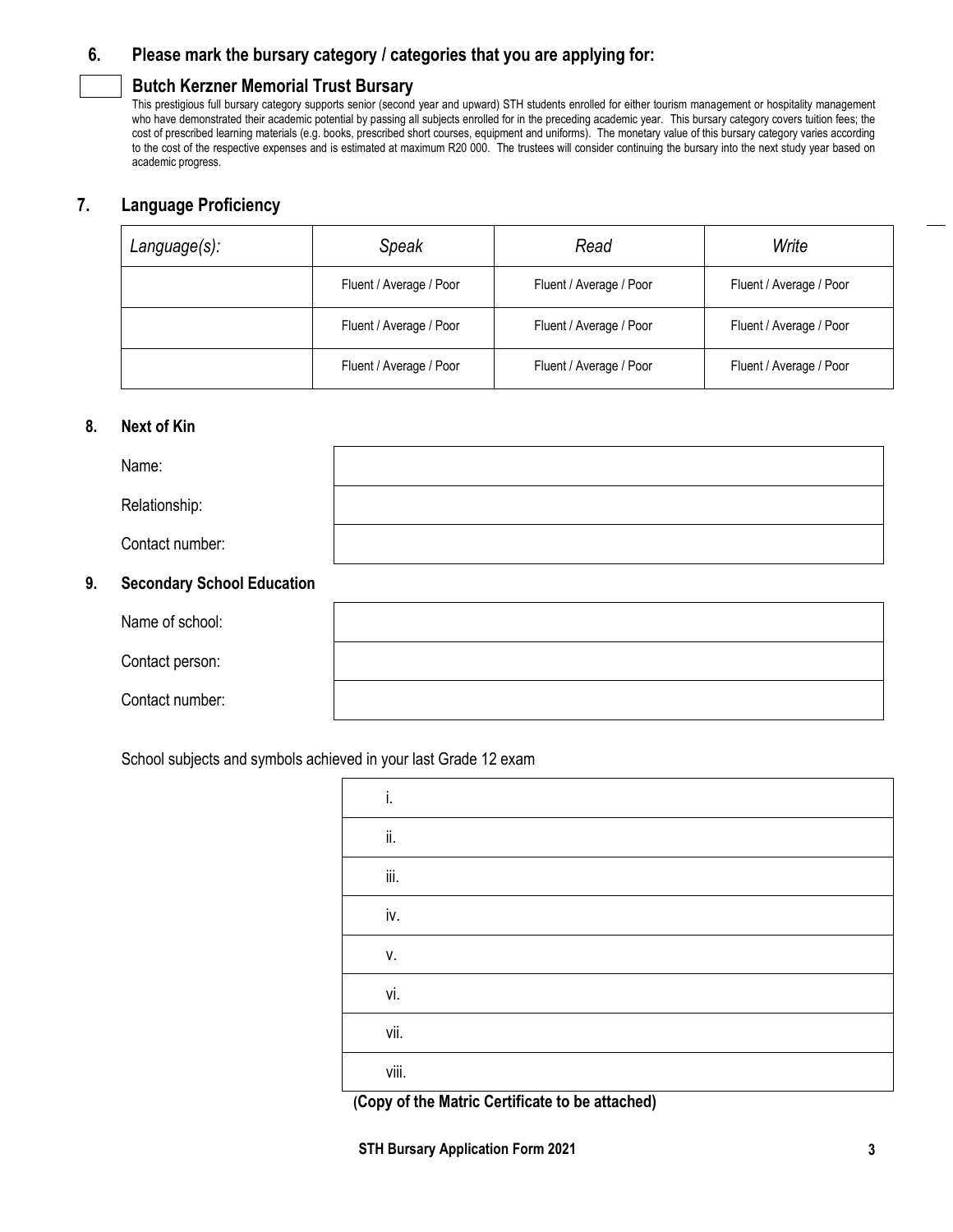## **10. Tertiary Education (Only existing STH Students)**

| Name of university: |  |
|---------------------|--|
| Student number:     |  |
| Qualification:      |  |
| Contact person:     |  |
| Contact number:     |  |

List all modules / subjects and your results in the last exam

| i.   |  |
|------|--|
| ii.  |  |
| iii. |  |
| iv.  |  |
| ٧.   |  |
| vi.  |  |
| vii. |  |

## **(Attach proof of academic record AND UJ financial statement)**

#### **10.1 Please state APS score \_\_\_\_\_\_\_\_\_\_\_\_\_\_\_\_\_\_\_\_\_\_\_\_\_\_\_\_\_\_\_\_\_\_\_\_\_\_**

## **11. Present Gross Annual Income**

| Gross Annual Income Per Annum               | Rand |
|---------------------------------------------|------|
| $\bullet$ Father                            |      |
| Mother<br>$\bullet$                         |      |
| $\bullet$ Guardian(s)                       |      |
| • Any other person supporting the applicant |      |
| <b>Total Amount</b>                         |      |

**(Attach proof of income or affidavit confirming income)**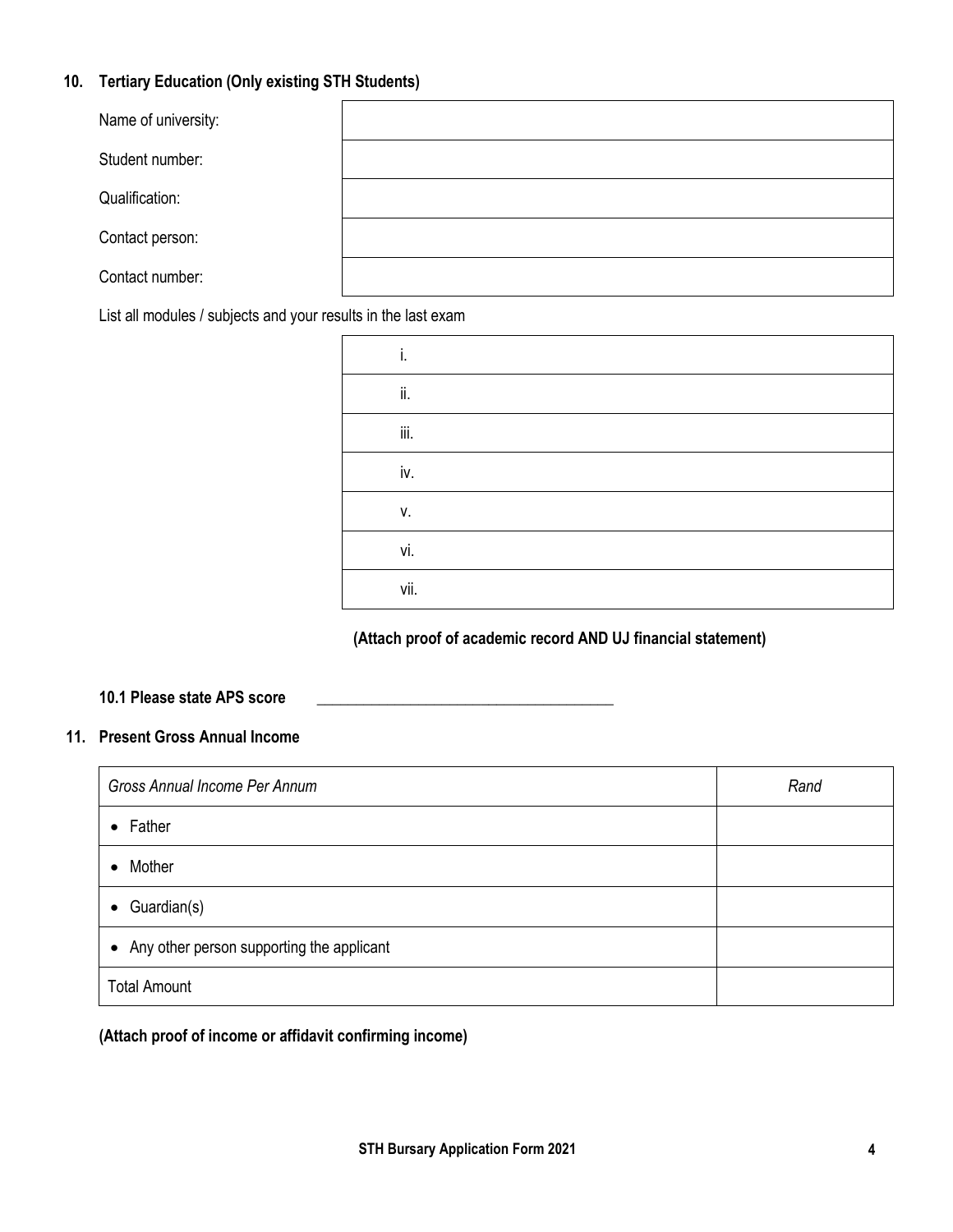$\blacksquare$ 

**13. Any other forms of personal development, leadership roles, awards and achievements, interests, hobbies, sport, community service etc.**



**14. Any other information that you wish to add**